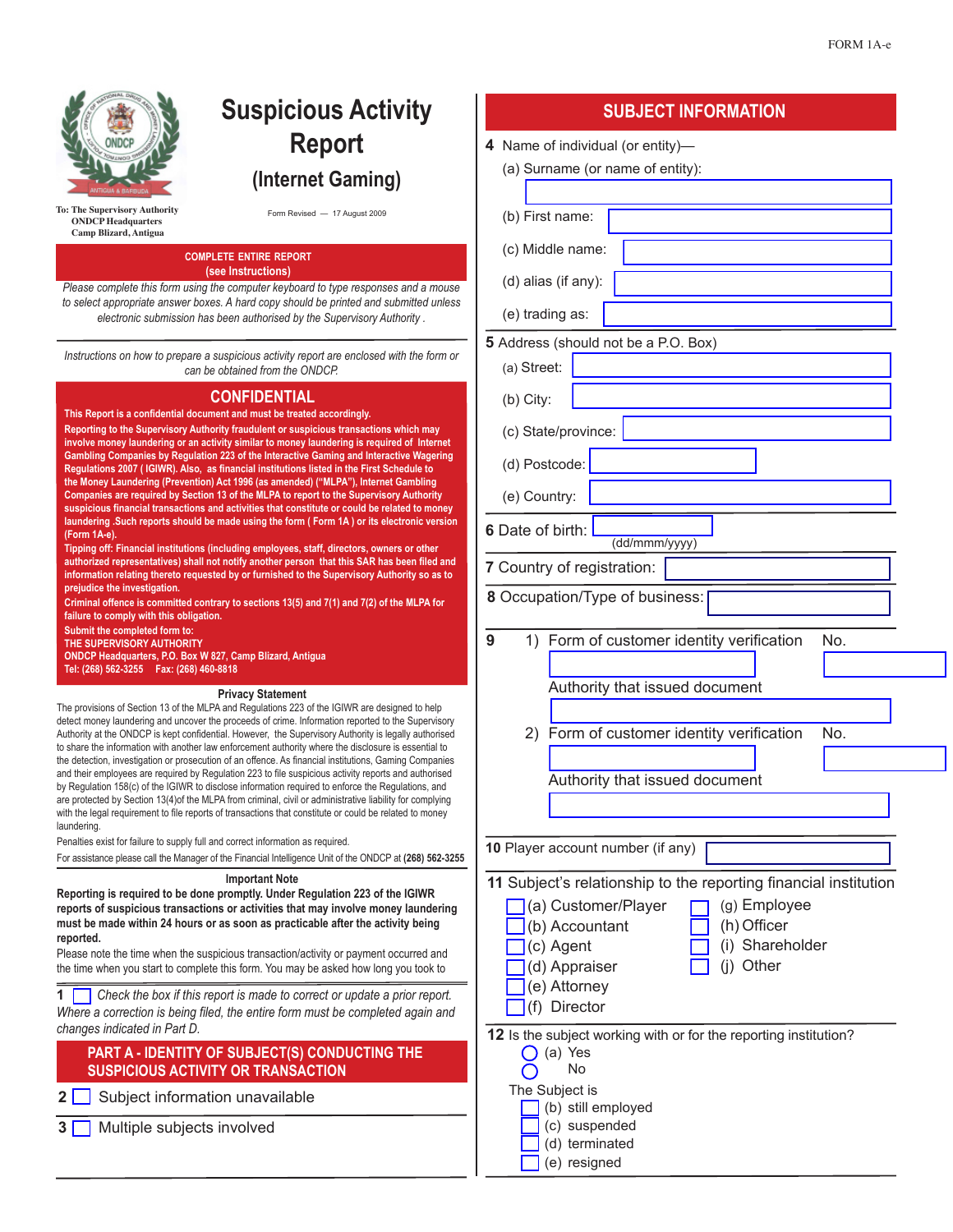| 13 Date of suspension, termination or resignation:<br>(dd/mmm/yyyy)                                                                                                                                                                                                                                                                                                                                                                                                                   | <b>PART C - SUMMARY CHARACTERIZATION OF SUSPICIOUS</b><br><b>ACTIVITY</b>                                                                                                                                                                                                                                                                                                                                                                                                                                                 |
|---------------------------------------------------------------------------------------------------------------------------------------------------------------------------------------------------------------------------------------------------------------------------------------------------------------------------------------------------------------------------------------------------------------------------------------------------------------------------------------|---------------------------------------------------------------------------------------------------------------------------------------------------------------------------------------------------------------------------------------------------------------------------------------------------------------------------------------------------------------------------------------------------------------------------------------------------------------------------------------------------------------------------|
| PART B - DETAILS OF THE TRANSACTION OR ACTIVITY<br>14 Date or date range of suspicious transaction(s) or activ-<br>ity<br>From<br>to<br>(dd/mmm/yyyy)<br>(dd/mmm/yyyy)<br>15a Type of gaming/wagering activity (game, sports event<br>etc.) invovled:<br>and/or<br>15b Type of transaction involved (eg. deposit, wager, pay-<br>ment etc.):<br>16 URL of website involved (if any)                                                                                                   | 23 Category of Suspicious Activity. Check the box(es)<br>which best identifies the suspicious activity that con-<br>stitutes or could be related to money laundering: (If<br>needed, a numbered list of typologies is attached to the<br>end of the instructions for preparing this form.)<br>(a) Structuring<br>(b) Layering<br>(c) Money laundering<br>(d) Cheque Fraud<br>(e) Computer Intrusion<br><b>Counterfeit Cheque</b><br>(f)<br>(g) Counterfeit Instrument<br>(h) Credit Card Fraud<br>Debit Card Fraud<br>(i) |
| 17 Currency and the amount involved in transaction(s). If<br>more than one currency is involved list each currency and its<br>amount.(For conversion rates check http://www.xe.com/ucc/)<br>Common currency<br>conversion<br><b>Currency</b><br><b>Amount</b><br>abbreviations:<br>rate to USD<br>USD: U.S. dollar<br><b>USD</b><br>1.00<br>GBP: U.K. pound<br><b>CAD</b> : Canadian dollar<br><b>EUR</b> : Euro<br>18 Total value of transaction(s) in U.S. Dollars<br>S<br>\$0<br>U | Embezzlement<br>(i)<br>(k) Identity Theft<br><b>Mysterious Disapperance</b><br>(1)<br>(m) Refusal/failure to complete CDD requirements<br>(n) Refusal/failure to update CDD information<br>(o) Terrorist Financing<br>(p) Wire Transfer Fraud<br>(q) The suspicious activity resembles typolog(ies)<br>No.<br>(r)<br>Other                                                                                                                                                                                                |
| 19 Type and quantity of instrument(s) involved<br>Quantity<br>Type<br>(1)<br>(2)<br>(3)<br>20 Transaction number(s)                                                                                                                                                                                                                                                                                                                                                                   | 24 Character of financial transaction(s)<br>(a) unusual transaction<br>(b) complex transaction<br>(c) large transaction<br>(d) unusual pattern of transactions with no appar-<br>ent economic purpose<br>(e) insignificant but periodic transactions with no<br>apparent economic purpose<br>unusual use of monetary instrument<br>(f)<br>(g) other:                                                                                                                                                                      |
| 21 Accounts affected<br>(1) Account number:<br>(2) Account number:<br>(3) Account number:<br>22 If account(s) were closed, date closed<br>$(1)$ date<br>$(2)$ date<br>$(3)$ date                                                                                                                                                                                                                                                                                                      |                                                                                                                                                                                                                                                                                                                                                                                                                                                                                                                           |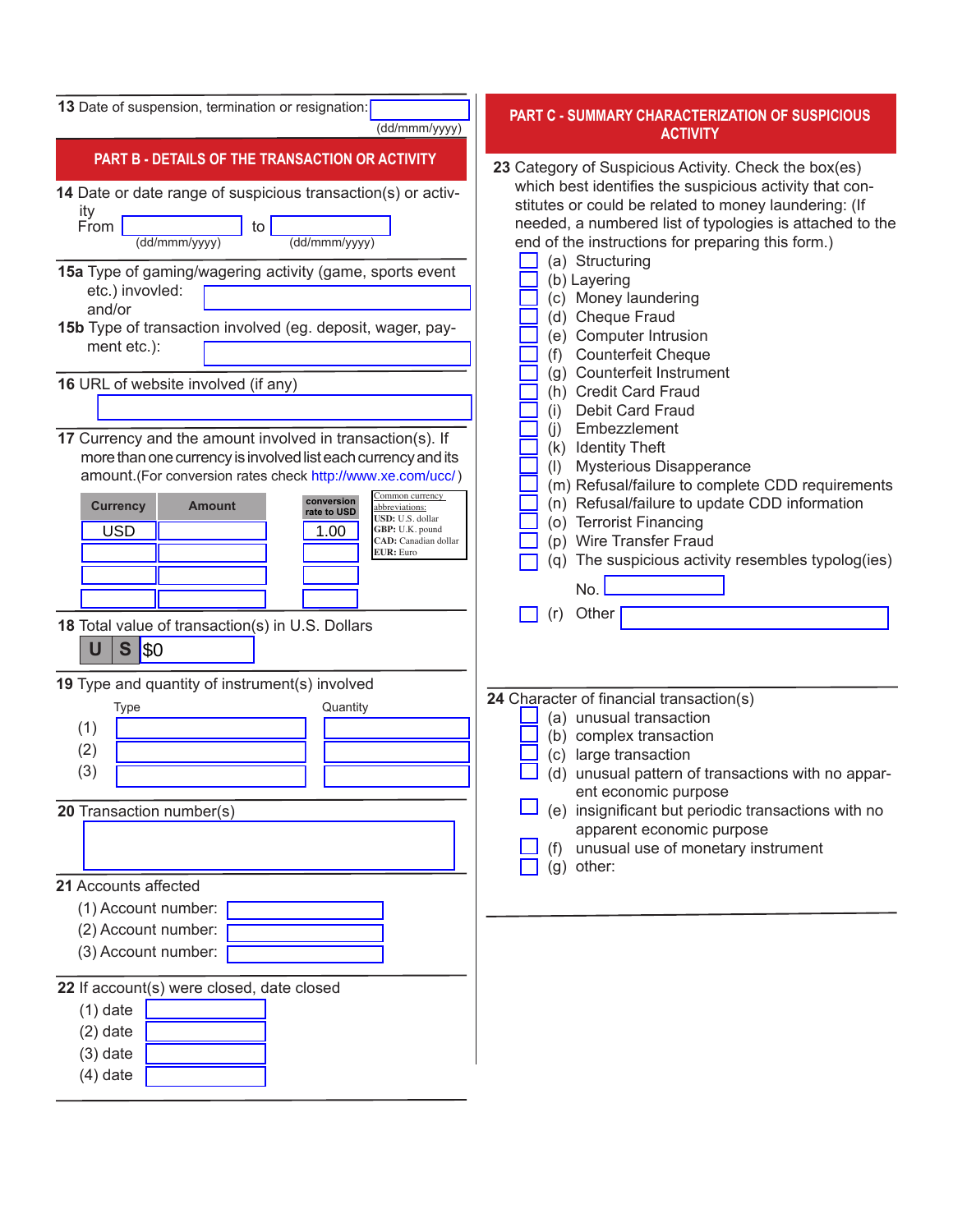## **PART D - DESCRIPTION AND EXPLANATION OF SUSPICIOUS TRANSACTION /ACTIVITY**

## **25\* Give the reasons why you consider the transaction(s) or activity reported in Parts B and C to be suspicious. (If there is insufficient space, continue the narrative on a separate sheet of paper.)**

This section of the report is **critical**. The care with which it is written may make the difference in whether the described conduct and its possible criminal nature are clearly understood. Provide below a chronological and complete account of the activity, including what is unusual, irregular or suspicious about the transaction, using the following checklist as you prepare your account.

- a. **Describe** the conduct that raised suspicion, why it was suspicious and the date(s) it occurred.
- b. **Indicate** any account number(s) that may be involved or affected.
- c. **Explain** whether the transaction(s) was completed or only attempted.
- d. **Describe** supporting documentation (e.g., transaction records, new account information, correspondence.) **Retain the originals.**
- e. **Explain** who benefited, financially or otherwise, from the transaction, how much, and how.
- f. **Retain** any admission or explanation of the transaction provided by the suspect or any other person and indicate to whom and when it was given.
- g. **Retain** any evidence of an attempt to deceive the financial institution as to the actual nature of the transaction or amount of the transaction the subject sought to carry out.
- h. **Indicate** where a possible violation of law took place, if possible.
- i. **Indicate** whether the activity is an isolated incident or relates to another transaction(s).
- j. I**ndicate** whether currency and/or monetary instruments were involved. If so, provide the amount and/or description of the instrument (for example, bank draft, money order, wire transfer sent or received, cash, etc.) and country of origin.
- k. **Describe** any funds transfers, including any in or out identification
- numbers, parties involved, dates, amounts, and financial institutions involved.
- l. **Indicate** for a foreign national any available information on subject's passport(s), and/or identification documents(s). Include date, country, and city of issue, issuing authority, and nationality.
- m. **Describe** subject(s) position if employed by or affiliated with reporting the financial institution.
- n. **Indicate** if a law enforcement agency other than the ONDCP has been contacted, list the name of the agency and the name of any person contacted, their title, their telephone number, and when they were contacted.
- o. **Recommend** any further action that you consider might assist law enforcement authorities
- p. **Indicate** whether any information has been excluded from this report; if so, state reasons.
- q. **If correcting or amending** a prior report, complete the form in its entirety and point out the items that contain the changes .
- r. **If updating** a prior report provide the date of the original SAR regarding the activity.

**Take Note:** SARs are confidential and must be handled accordingly.

**26** Is additional information attached to this report?

◯ **No** ◯ **Yes** If yes, please specify: